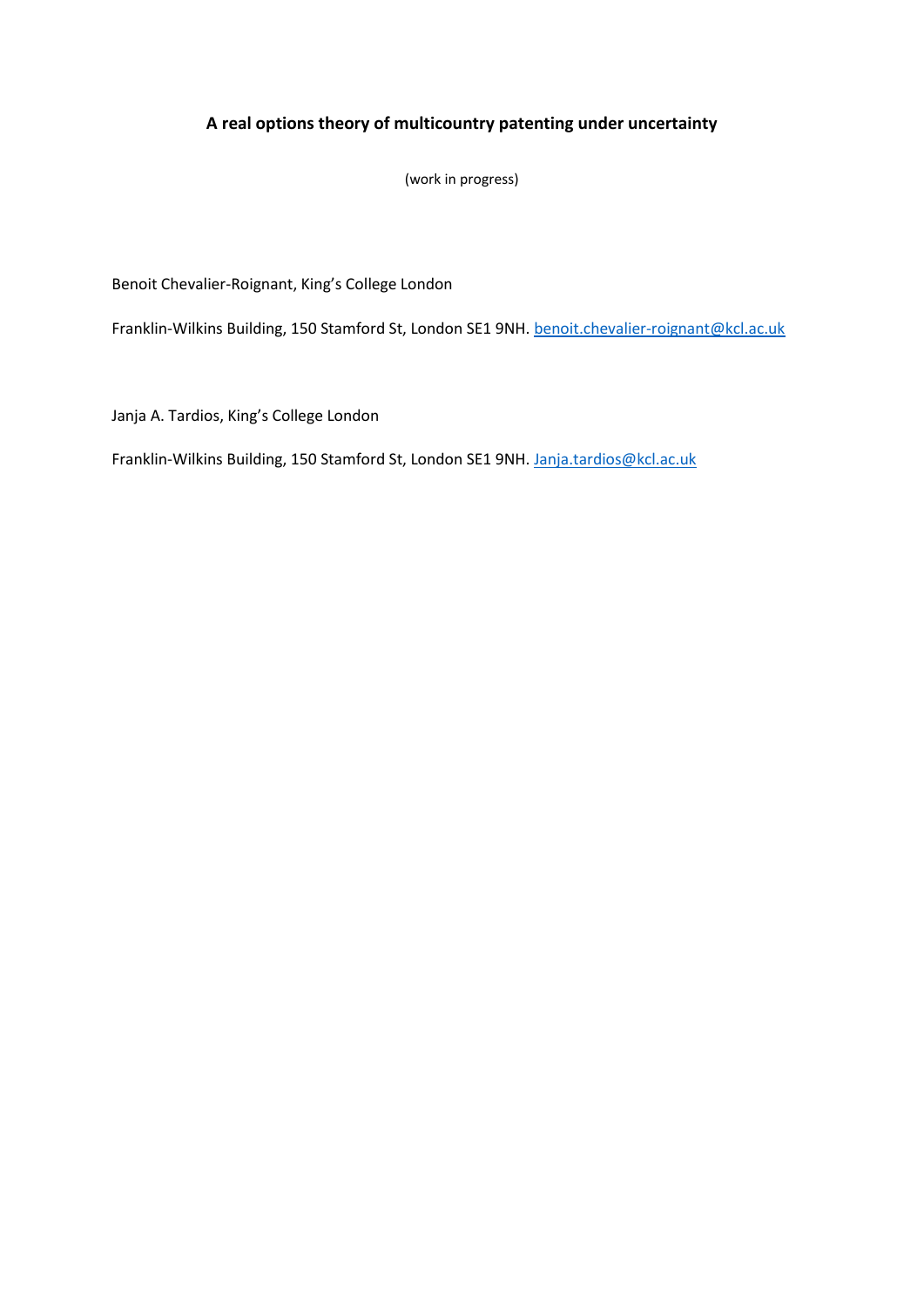#### **Abstract**

Recent studies have showed that multinational firms increasingly pursue multicountry patenting strategies. This article provides novel insights and empirical evidence on the effect of uncertainty on the incentive to adopt such strategies. While the antecedents of multicountry patenting in multinationals have been addressed (e.g., manufacturing integration), as well as specific benefits pointed out (e.g., heterogeneity of knowledge), we still lack a full understanding of the drivers of firm decisions to pursue these strategies. In fact, other studies point out the continued preference for in-house, single country patenting. Using real options logic, we develop and test a set of hypotheses examining the impact of multicountry vs. single country patents on the value of a firm's portfolio of market entry options based on transfer costs in pharmaceutical multinationals. Consistent with our model, we show that market uncertainty has distinct effects on incentive to follow certain patenting strategies.

Keywords: Multinational Firms, Real options, Patents, Market entry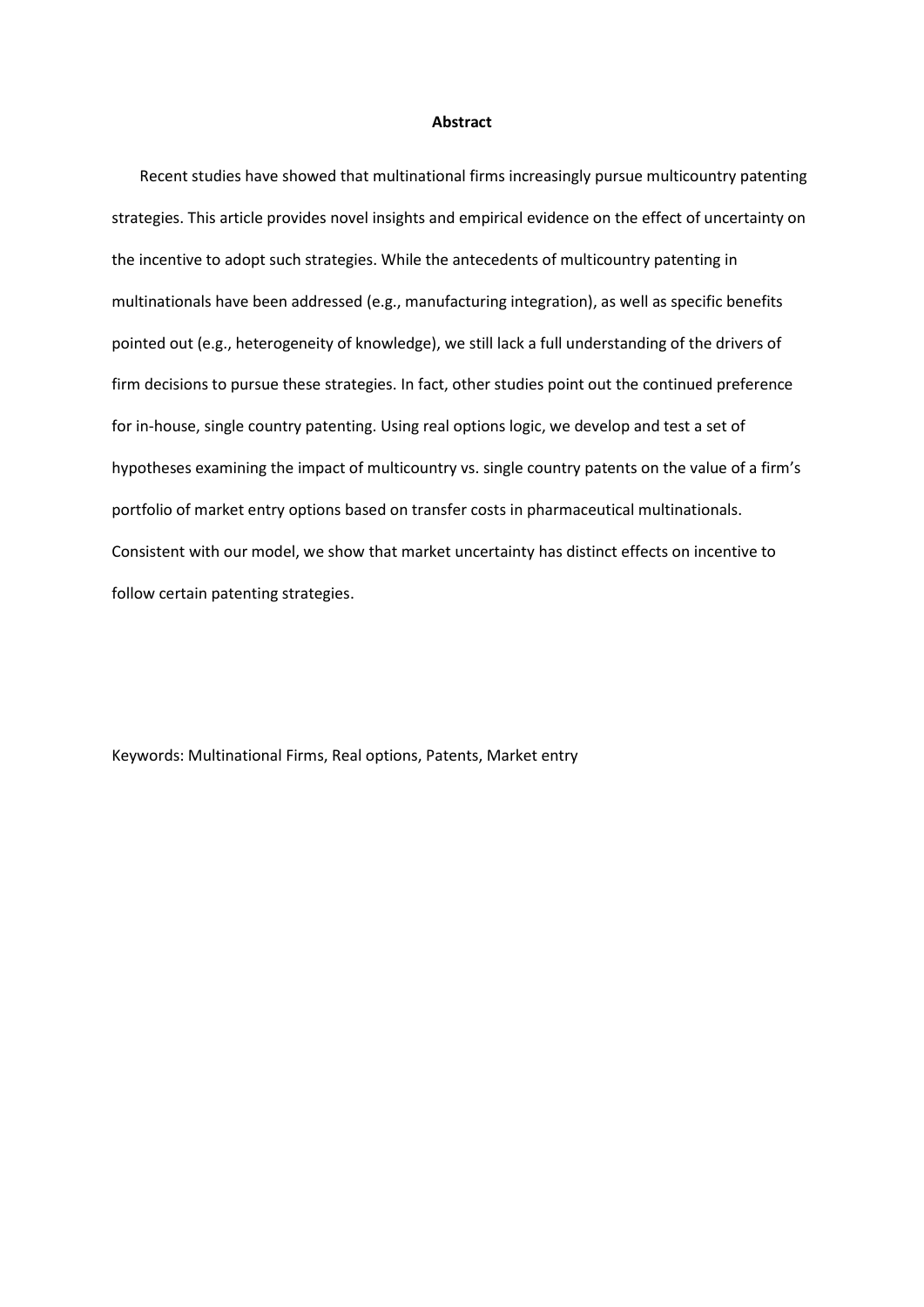#### **1. Introduction**

The capacity of firms to build and sustain competitive advantage in a business environment that is marked with fierce competition at a global scale and decreasing product life cycles rests on their ability to patent technological innovations (Artz et al., 2010; Patel et al., 2014). Firms may innovate using single country or multicountry strategies (Berry, 2014), individually or in collaboration with various partners such as fellow units, universities or research centers (Arora, Belenzon & Rios, 2014; He and Wong, 2004). Despite a growing body of empirical evidence suggesting that firms increasingly rely on multicountry strategies (Berry, 2014; Patel et al., 2014; Van de Vrande, 2013), many facets remain unclear. One is a firm's propensity to opt for multicountry as opposed to a single country innovation strategy. This is particularly relevant considering other studies argue for a home country bias in innovating (Belderbos, Leten & Suzuki, 2013). Also, most studies in the field relate the benefits of multicountry patenting to the diversity of knowledge it brings *internally* to the firm which is argued to positively affect the firm's future innovating potential. We adopt here a complementary perspective focusing more on *external* market benefits from following multicountry patenting. We argue that multicountry patenting improves the value of a firm's portfolio of market entry options by lowering the transfer costs should the multinational firms decide to enter a given geography.

A key feature of multicountry patents is their cross-country, collaborative nature. Consequently, a distinctive advantage (vis-à-vis single country patents) is the heterogeneity of cross-country, partner specific knowledge that is combined through the collaborative relationship, which is likely to result in a valuable and patentable outcome (Berry, 2014). In line with the extant literature, we examine multinational enterprises (MNEs) in the pharmaceutical industry. Because MNEs consist of a global network of subsidiaries and hence have direct access to different markets (Gupta & Govindarajan, 2000), they face an alternative between patenting in (a) one specific location, e.g., in a subsidiary, headquarter or with external partners operating in the same country ["single country patenting"], or (b) at two or more locations (or IP regimes), collaboration cases where two or more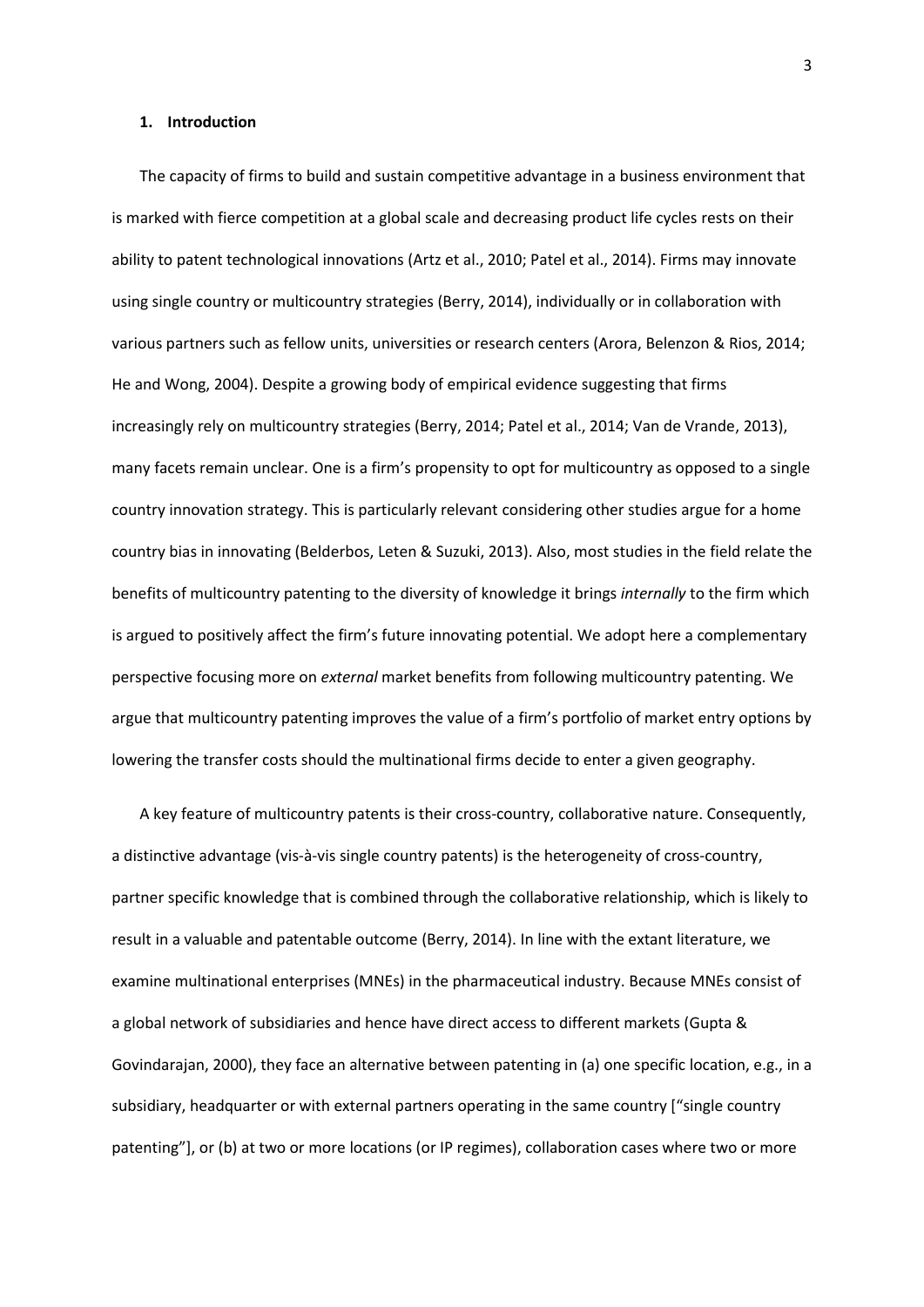subsidiaries which operate in different countries or subsidiary(s) and a partner(s) operating in different countries ["multicountry patenting"]. We analyze herein the incentives of multinational firms (MNEs) to pursue single vs. multicountry patenting, i.e., we focus on the location aspect of patenting. Patents enable the inventor firm to capture the returns from his investment (reward theory) in the market that the patent system covers (Kitch, 1977). Specifically, patents give technology leaders a first-mover advantage in a particular market (Lieberman and Montgomery, 1988). They define the exclusive property right which restrict early stage rivalry thus enabling the innovating firm to maximize their rents by commercializing the innovation (Kitch, 1977). However, these advantages are location specific and may be short-lived as patents offer weak protection, they are difficult to enforce in the international arena and easy to invent around, or they have transitory value in the current relentless race to patent (Lieberman & Montgomery, 1988). Moreover, R&D literature argues that imitators could duplicate patented innovations for a portion of the cost and within a relatively short period (Mansfield, Schwartz & Wagner, 1981). Since the development of patents itself includes a variety of costs beyond R&D investment such as patent application costs, marketing and costs for achieving economies of scale (Agarwal & Ramaswami, 1992; Hood & Young, 1979), the firm compensates for these costs with the potential market share of the new patented innovation, with the ultimate goal of higher firm market value (Griliches, 1981).

The value of market access a patent secures (for a limited time), depends on specific market dynamics, which are uncertain. We model the market-entry decision in analogy with the *option to invest* in the terminology of real options. A multinational firm holds a portfolio of such options it can execute. Because a generic patent is not a perfect match with demand in a specific geography, the MNE incurs a *transfer cost* upon market entry. We argue that the patenting strategy pursued by a MNE will affect the transfer costs it would incur upon entering a specific country. If a MNE develops a patent in the UK (single country patenting), we can reasonably expect that the transfer cost to adjust the patent to the e.g. German (or EU) market requirements will be less than the transfer cost to adjust to the market requirements of the e.g. US or Chinese market. By contrast, if the MNE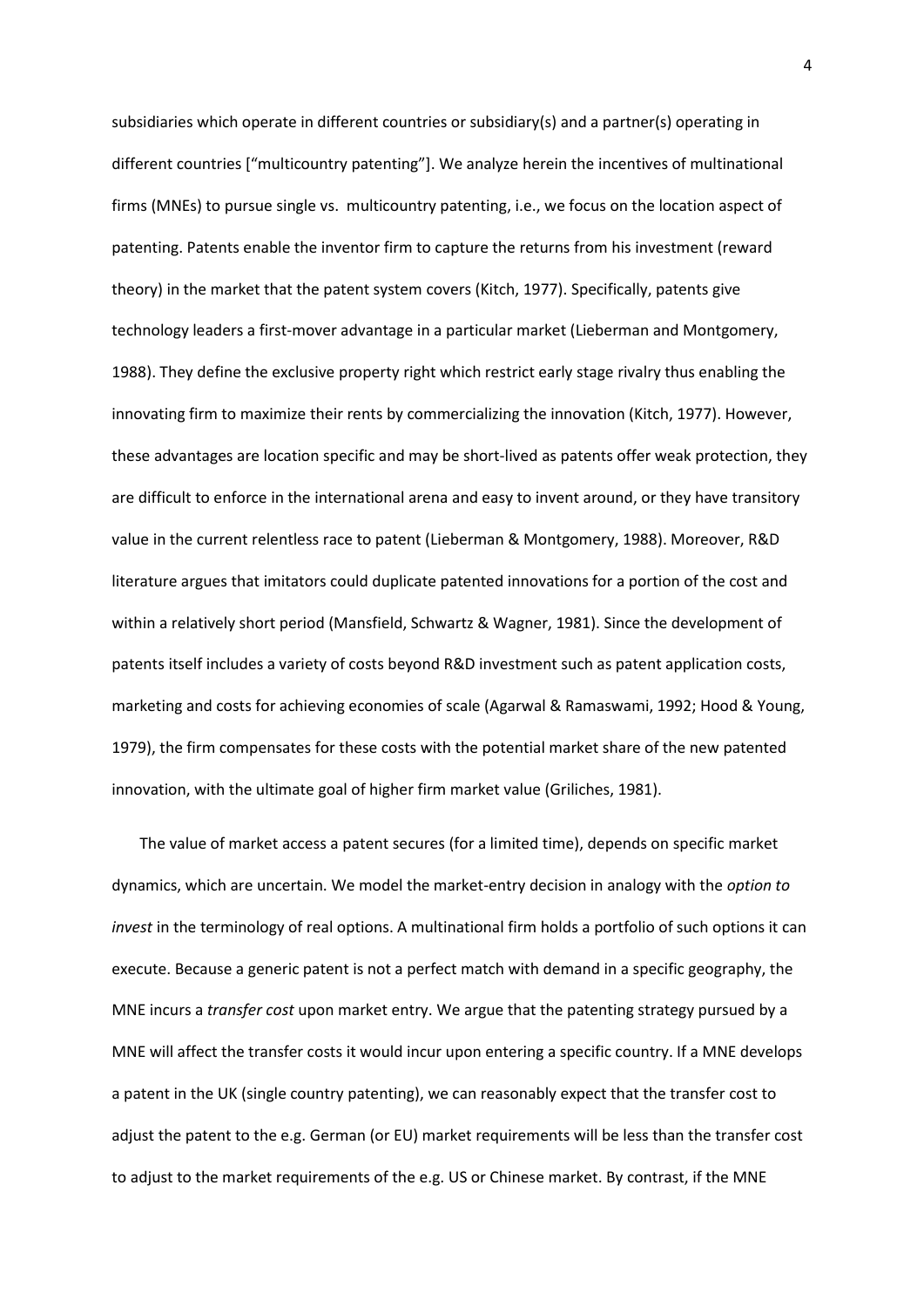follows a multicountry patenting strategy, the patent will be less country specific: it will be less adapted to the requirements of the UK market (which implies a larger transfer cost than in the single country patenting strategy) but more adapted to the requirements of the Chinese market (with a transfer cost lower than in the single country patenting strategy).

In this paper, we show that whether the MNE pursues a single vs. a multicountry patenting strategy leads to distinct payoffs upon market entry. In turn, this affect the value of the MNE's portfolio of market-entry options. We examine the drivers of the choice between single and multicountry patenting strategy, especially the country-specific market growth rate, the market risk and the correlation coefficient between the two markets. It obtains that if the growth is large and market risk is limited in the home country, then the MNE should purse a single country patenting strategy. Otherwise, it should follow a multicountry patenting strategy.

## **2. Theoretical background**

#### 2.1.The benefits and costs of single country and multicountry patents

A patent is a legal document issued by an authorized governmental agency which gives the holder (usually the inventor) the monopoly right to solely utilize the new device or process which is the subject of the patent for a certain time in a certain market, enforceable by law (Griliches, 1998). Patents balance the incentive for firms to innovate while ensuring dissemination of knowledge to the society and are granted (only) if the innovator provides public authorities with sufficient information on the innovative content to allow researchers to replicate and leverage on it. Also, patents enable first-mover advantages in a specific market, particularly when the technological advantage is a result of R&D expenditure (preemptive patenting) which is the case in the pharmaceutical sector (Lieberman & Montgomery, 1988). Firms in the pharmaceutical sector are able to sustain the advantage more than firms in other sectors because the imitation is more costly and imitators must go through the same regulatory approval procedures (Lieberman & Montgomery, 1988).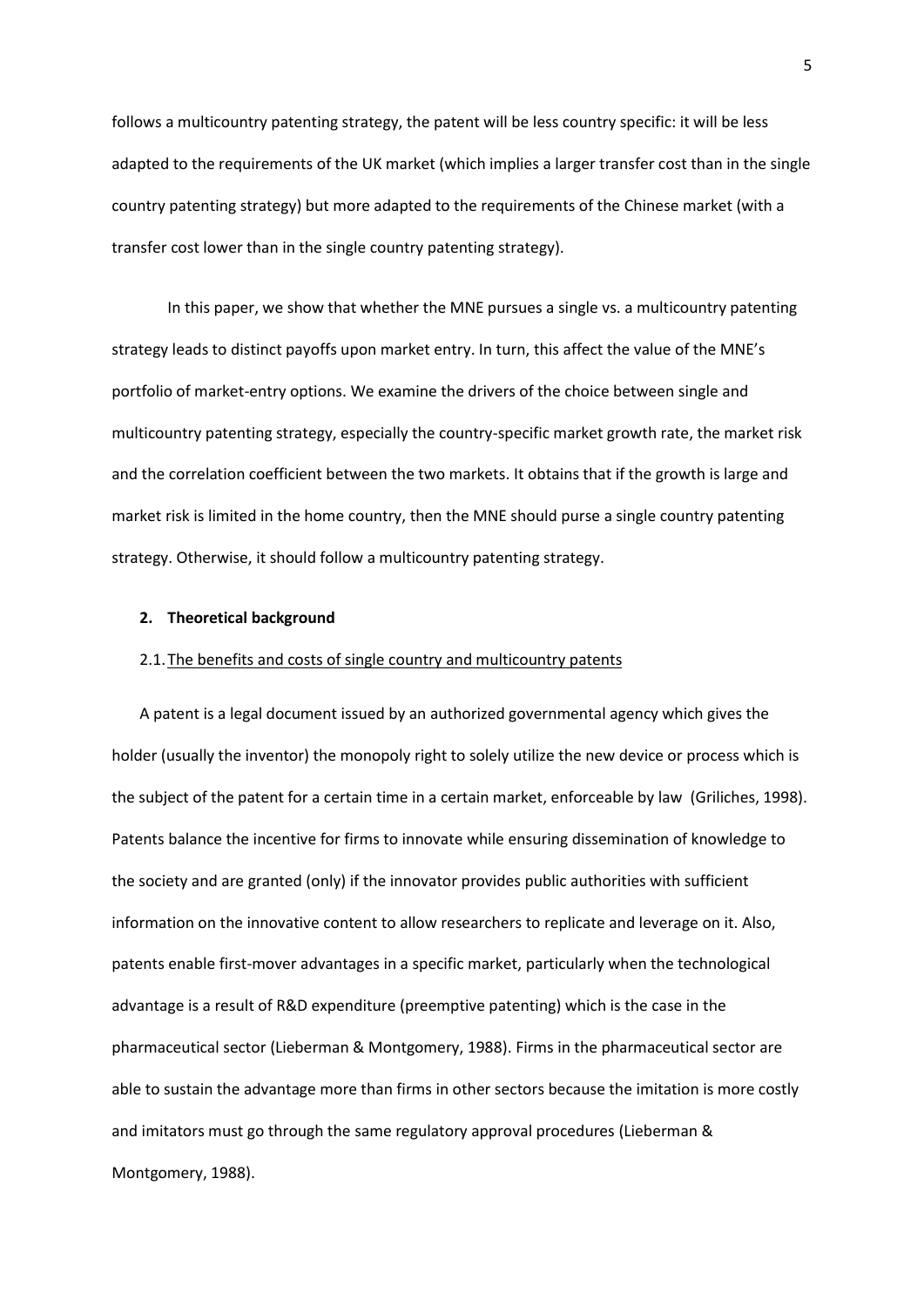The benefits and costs of different patenting strategies have been discussed in the management of innovation literature. *Single country patents,* either in the home (headquarter) or host country (where the subsidiaries operate), are described as the dominant strategy, especially in case of core knowledge projects (Belderbos, Leten & Suzuki, 2013; Di Minin & Bianchi, 2011). Here, the firm centralizes the intellectual property management function and thereby reduces the risk of knowledge spillovers to competitors (Di Minin & Bianchi, 2011). Another advantage is reduced coordination costs of international R&D and maintaining the embeddedness of firm's R&D in a country's innovation systems (Belderbos, Leten & Suzuki, 2013). MNEs also develop patents in the home country of their subsidiaries (Frost, Birkinshaw & Ensign, 2002; Lahiri, 2010) if the subsidiaries which have a range of internal and external sources available to learn from and the capabilities to absorb and utilize them, which is only possible by operating in close proximity of the sources (Birkinshaw & Hood, 1998; Cohen & Levinthal, 1990; Phene & Almeida, 2008). Firms also collaborate with various local stakeholders such as universities; there is proof that collaborations have a positive impact on firm patenting activity (Cassiman, Golovko & Martínez-Ros, 2010; Jaffe, 1989), and suppliers and clients (Nieto & Santamaria, 2007) as well as specialist knowledge providers (Tether & Tajar, 2008), especially relevant in an agglomerated, knowledge intensive country environment (Cantwell & Piscitello, 2002). Single country patenting has drawbacks because it builds on homogeneous behaviors across individuals from the same group, with similar backgrounds. The expertise available within one location might be recycled, which often lead to redundant ideas and processes (Berry, 2014; Burt, 2004).

Alternatively, MNEs may opt for multicountry patenting strategies, namely via a collaboration among at least two partners (which can be fellow subsidiaries or external partners) from at least two different countries (Berry, 2014). MNEs have a unique organizational setting enabling them to engage in such patenting strategies (compared to domestic firms operating in just one country). Combination and sharing diverse knowledge across borders often help build difficult-to-replicate advantages, particularly relevant in industries with rapid technological change and if the innovations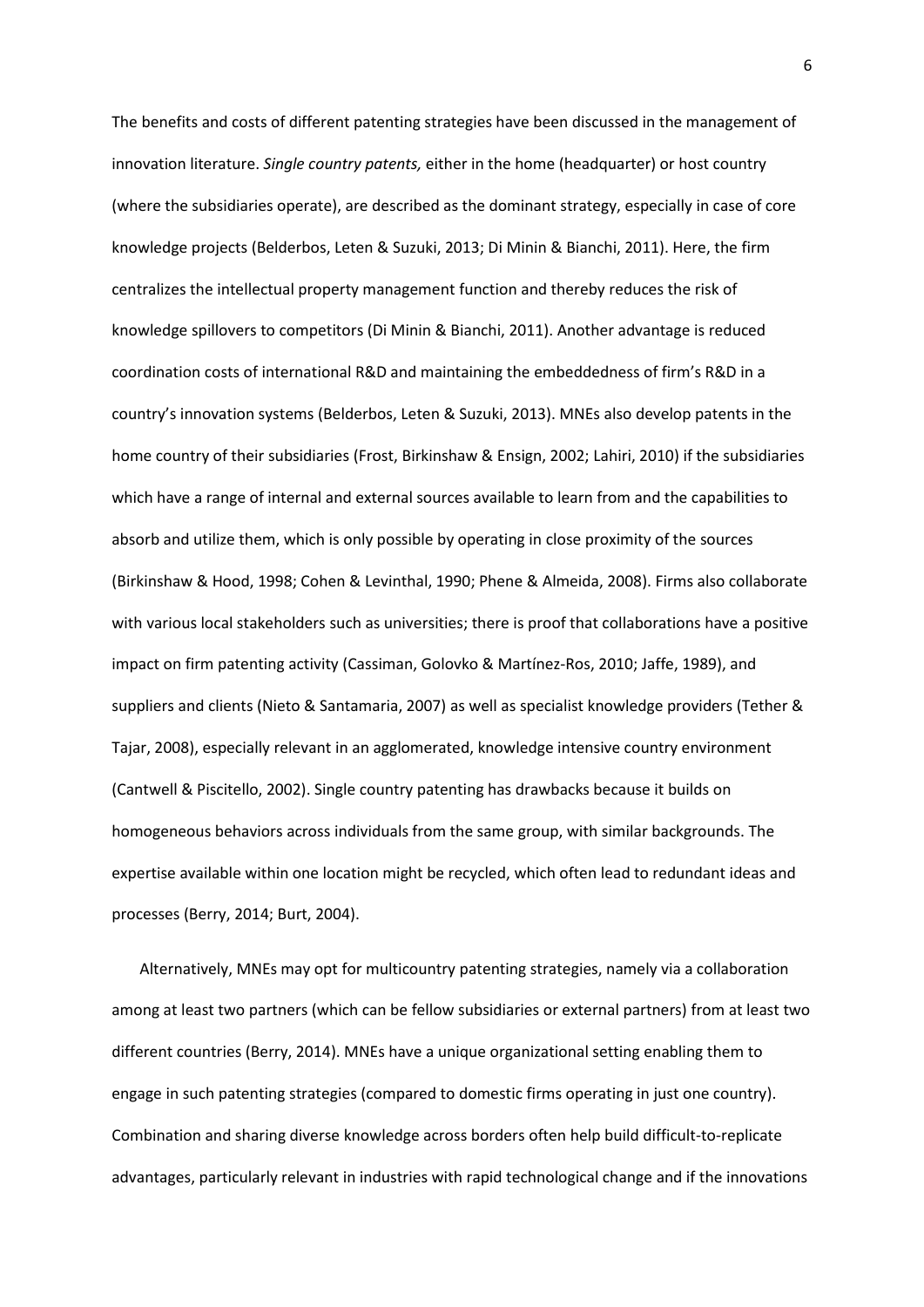are costly and complex (Berry, 2014; Patel et al., 2014). Compared to single country patents, multicountry patents bring together a wider pool of technological knowledge; the knowledge acquired along the way is more likely to be utilized in subsequent firm innovations (Berry, 2014). Since countries have diverse knowledge reservoirs based on national differences in technical activity (Chung & Yeaple, 2008), multicountry patents bring together diverse clusters of know-how, which also enables further innovations within MNEs (Birkinshaw & Hood, 1998; Kogut & Zander, 1993; Yamin & Otto, 2004).

However, effectively governing cross-country collaborative relationships in case of a multicountry patenting strategies makes them strategies costly (Berry, 2014). Furthermore, the knowledge and new practices accessed through the collaborations may be difficult to transfer throughout the MNE network (Szulanski, 1996), rendering of ability to future patents uncertain. Finally, accessing a mix of knowledge from different countries can also create inefficiencies and duplication of ideas (Berry, 2014).

# 2.2.The real option value of single country and multicountry patents under economic uncertainty

A country will be an attractive in terms of knowledge creation if the local market is sizable, local scientific and educational infrastructure abound and the intra- and inter-industry spillovers are likely to benefit the company (Cantwell & Piscitello, 2002). Also, firm characteristics affect the choice of locational origins of knowledge creation. For instance, if the capability of the unit to create knowledge is higher, it is more likely that the particular unit will create more knowledge in its host country (Birkinshaw & Hood, 1998; Frost, 2001). Furthermore, when the MNE does not possess strong headquarters knowledge creation potential, it will choose to create more knowledge in host countries (Belderbos, Lykogianni & Veugelers, 2008; Kogut and Zander, 1993). However, a country's IPR regime can be a significant deterrent of host country knowledge creation because of difficulties in maintaining control over the MNEs' most valuable knowledge (Mansfield & Lee, 1996). The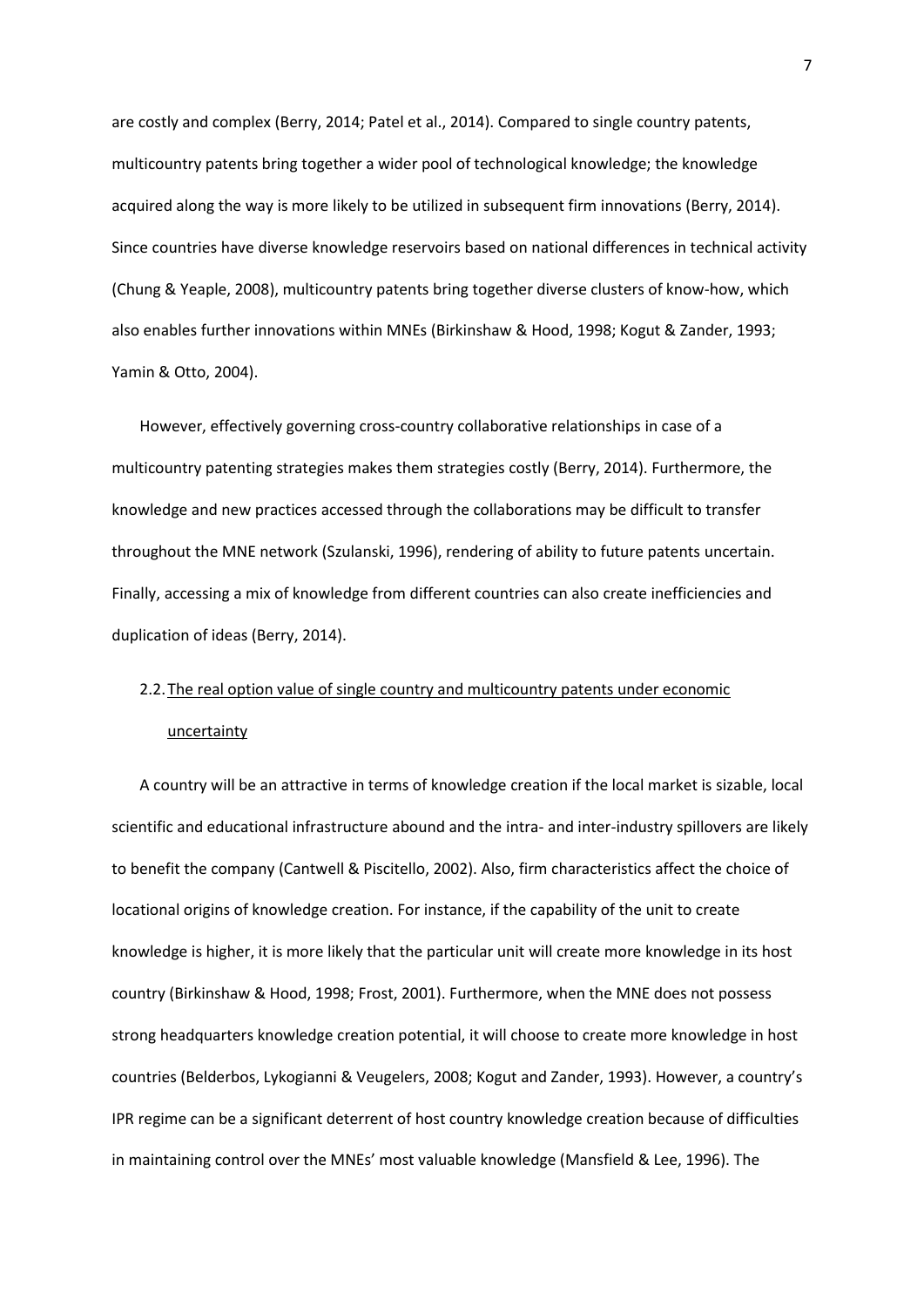negative effect of weak IPR and the risk of unintended outgoing spillovers of MNE knowledge is highest in countries where the domestic companies are direct competitors of the MNE (Belderbos, Lykogianni & Veugelers, 2008), in which case it is less likely that the firm will create knowledge in that particular host country.

We view two distinct facets of regulatory risks. On the one hand, lengthy administrative procedures may create unnecessarily delays (time lags), that defer the introduction of product innovations, with the innovator reaping the benefits at a latter point in time (hence a lower present value). On the other hand, while patents arguably provide temporary monopoly rights, there have been instances where patent holders did not manage to enforce this right in a court of justice, with rivals utilizing the patent information to replicate the innovation and compete head-on with the patent holders.

We model the market-entry decision in analogy with the *option to invest* in the terminology of real options. Risk or economic uncertainty arise from the business environment.

#### **3. Model and hypotheses**

A MNE is operating in two locations. It is headquartered and conduct centralized R&D activities in the "the home country" (country 1) and has a subsidiary in the "host country" (country 2). While the value of each local marketis known at the outset ( $x_i$  at time  $t=0$ ), its future value ( $X_i(t)$  at time  $t$ ) is stochastic. We introduce the notations  $x = (x_1, x_2)$  and  $X_t = (X_1(t), X_2(t))$  and assume that  $(X_t, t \geq 0)$  follows a two-dimensional geometric Brownian motion of the form

$$
dX_t = \mu X_t dt + \Sigma X_t dB_t,
$$

where  $\mu = \binom{\mu_1}{\mu_2}$  $\binom{\mu_1}{\mu_2}$  is (the vector of) market-specific growth rates  $\mu_i$  and  $\Sigma=\begin{pmatrix} \sigma_1^2 & \sigma_1\sigma_2\rho \ \sigma_1\sigma_2\rho & \sigma_2^2 \end{pmatrix}$  $\sigma_1 \sigma_2 \rho$   $\sigma_2^2$  is the

covariance matrix, with  $\sigma_i$  being the market-specific risk (standard deviation) and  $\rho$  is the correlation between the two markets.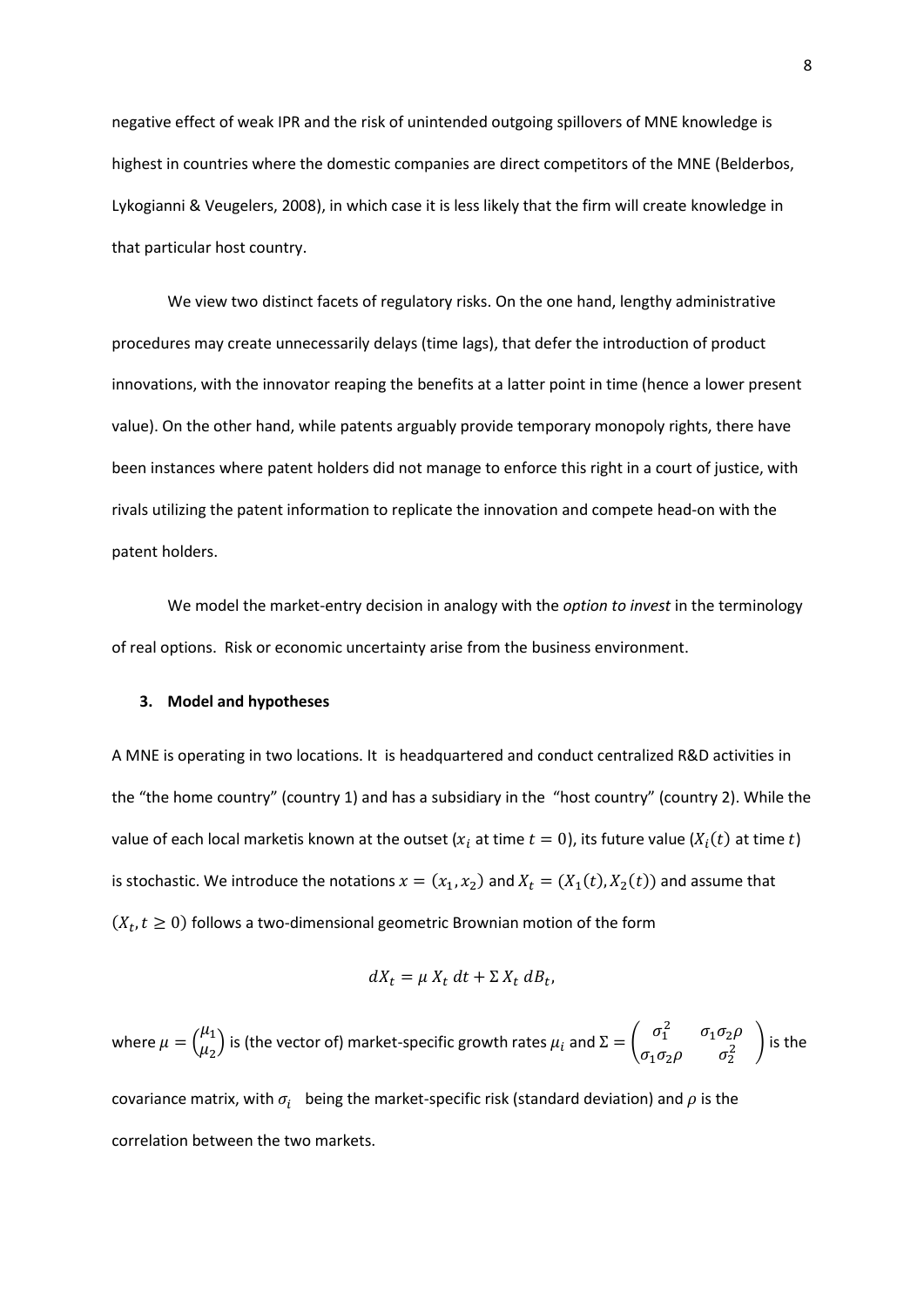The MNE incurs transfers costs  $k = (k_1, k_2)$  upon entering the markets. These costs differ depending on whether the MNE follows a single country ( $k^{S}$ ) or a multicountry patenting strategy ( $k^M$ ). While single country patenting presents a lower transfer cost in the home country (here  $k_1^S = 3$ ), entering the host country is more expensive (here  $k_2^S = 5$ ). By contrast, the firm derives a more hybrid, less country specific patent from pursuing a multicountry patenting strategy; we assume the transfer costs are  $k_1^M = 4$  to the home country as well as for the host country ( $k_2^M =$ 4).

Once the patent is secured, the MNE holds a portfolio of real market-entry options. Single vs. multicountry patenting offer different profile for the value of the market-entry option portfolios because the firm would incur differ transfer costs in each setting. These options are modelled as European call option with maturity  $t$ . The value of the portfolio is

$$
C(x,k) = \sum_{i=1}^{2} E[e^{-rT} \max\{X_i(t) - k_i, 0\}],
$$

with  $r$  ( $> 0$ ) the appropriate discount rate.. We develop an algorithm (in Mathematica) to solve this problem. The above also admits a closed-form solution. Codes are available upon request.

Figure 1 depicts the portfolio values in case of singlecountry vs. multicountry for a set of parameter values. We see that for low demand in the home country ( $x_1 < \bar{x}_1$ , the multicountry patenting strategy dominates. This is because, if the firm follows the latter strategy, it benefits from a lower transfer cost when entering the host country. By contrast, if demand proves stronger in the home country ( $x_1 \geq \bar{x}_1$ ), then the MNE is better off following a singlecountry strategy. The threshold  $\bar{x}_1$  is an indifferent point, whose value depend on parameter choices. In the subsequent, we conduct comparative statics to assess the impact of key demand parameters (especially, demand growth and country-specific risk) on the incentive to pursue a multicountry patenting vs. a single contrunty patenting strategy.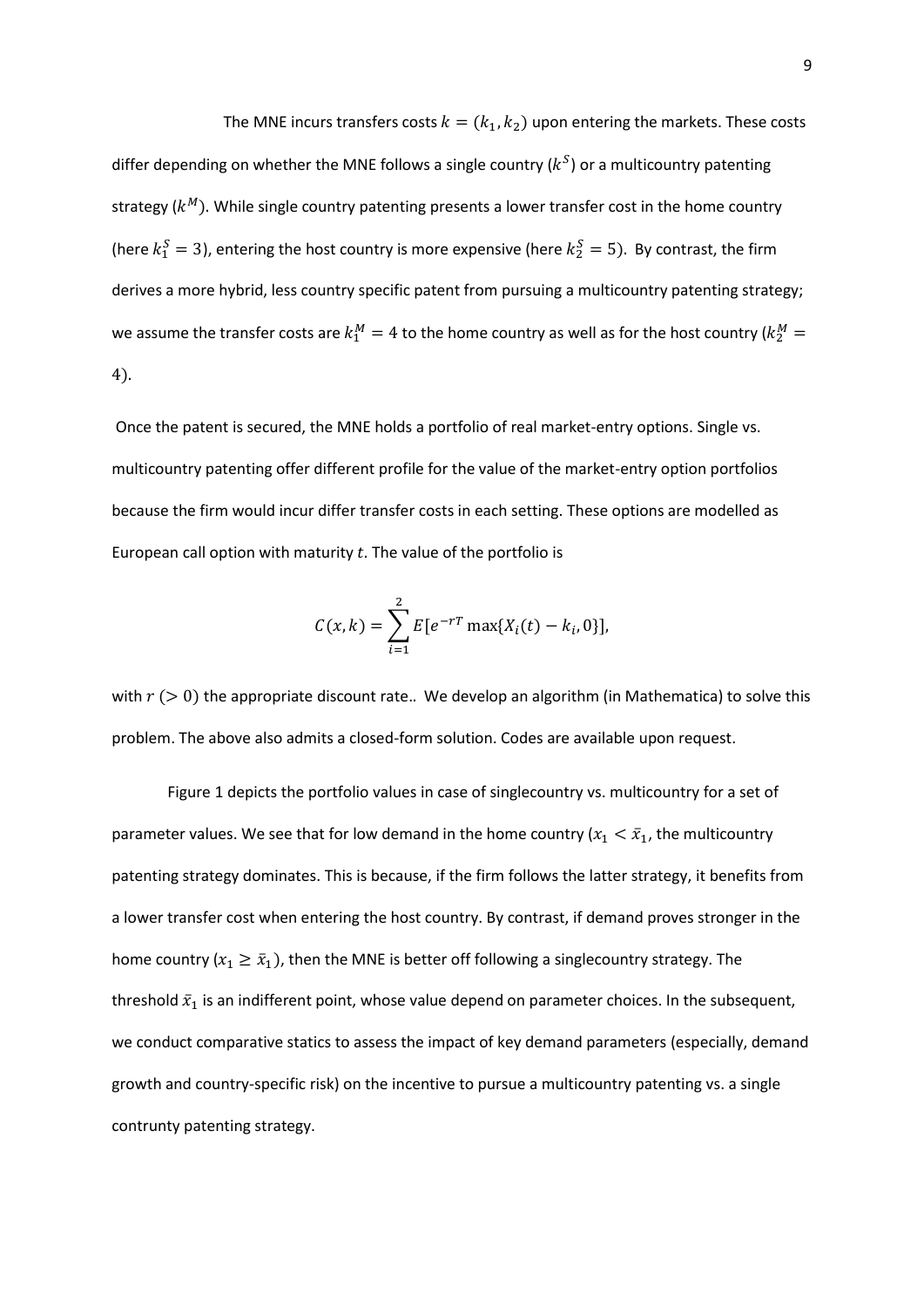

Figure 2 illustrates the effect of changing demand growth rates on the threshold at which the single-country patenting strategy starts dominating. We see two monotonic relationships. If demand in the home country increases at a higher rate ( $\mu_1/\mu_2$  increases), then the MNE is more likely to benefit from a single country patenting strategy. By contrast, if the growth rate  $(\mu_2)$  increases in the host country ( $\mu_1/\mu_2$  decreases), then the incentive to follow a multicountry patenting strategy improves.

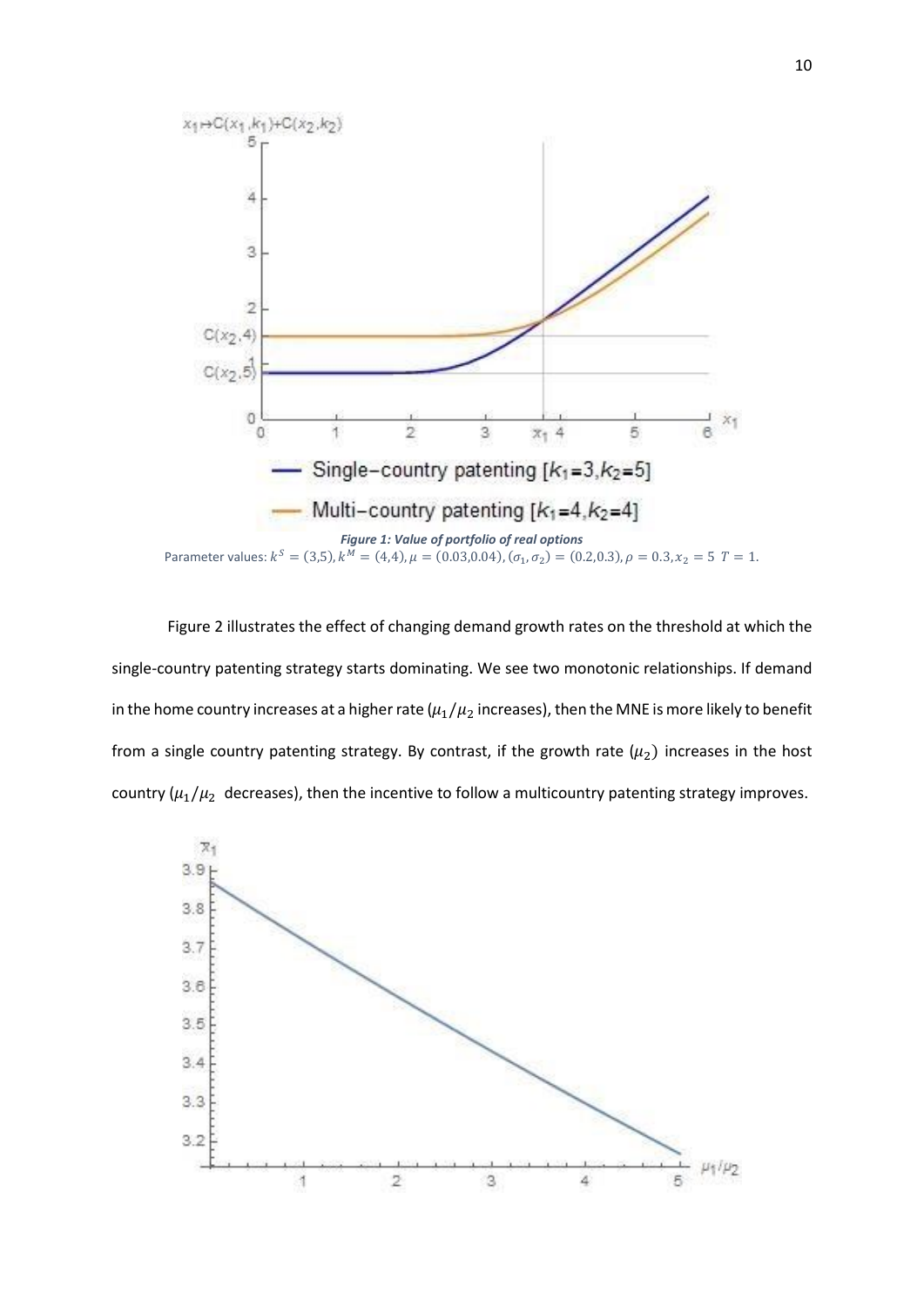**Figure 2: Sensitivity of demand threshold** 
$$
\overline{x}_1
$$
 **to demand growth assumptions** Parameter values:  $k^S = (3,5)$ ,  $k^M = (4,4)$ ,  $(\sigma_1, \sigma_2) = (0.2,0.3)$ ,  $\rho = 0.3$ ,  $x = (4,5)$ ,  $T = 1$ .

Figure 3 depicts the demand threshold  $\bar{x}_1$ 's sensitivity to the country-specific risk parameters  $\sigma_1$  and  $\sigma_2$ . It appears that larger risk in the home country (larger  $\sigma_1/\sigma_2$ ) is beneficial to the muticountry patenting strategy, while larger risk in the host country (lower  $\sigma_1/\sigma_2$ ) is detrimental.



Figure 3: Sensitivity of demand threshold  $\overline{x}_1$  to country-specific risk assumptions Parameter values:  $k^S = (3,5)$ ,  $k^M = (4,4)$ ,  $\rho = 0.3$ ,  $x = (4,5)$ ,  $T = 1$ .

Based on the above, the hypotheses are:

H1: The incentive to pursue a multicountry patenting strategy diminishes when demand in the home country gets larger but improves if demand in the host country consolidates.

H2: The incentive to pursue a multicountry patenting strategy deteriorates as the market prospects in the home country improves, but appreciates when demand is expected to grow at a stronger rate in the host geography.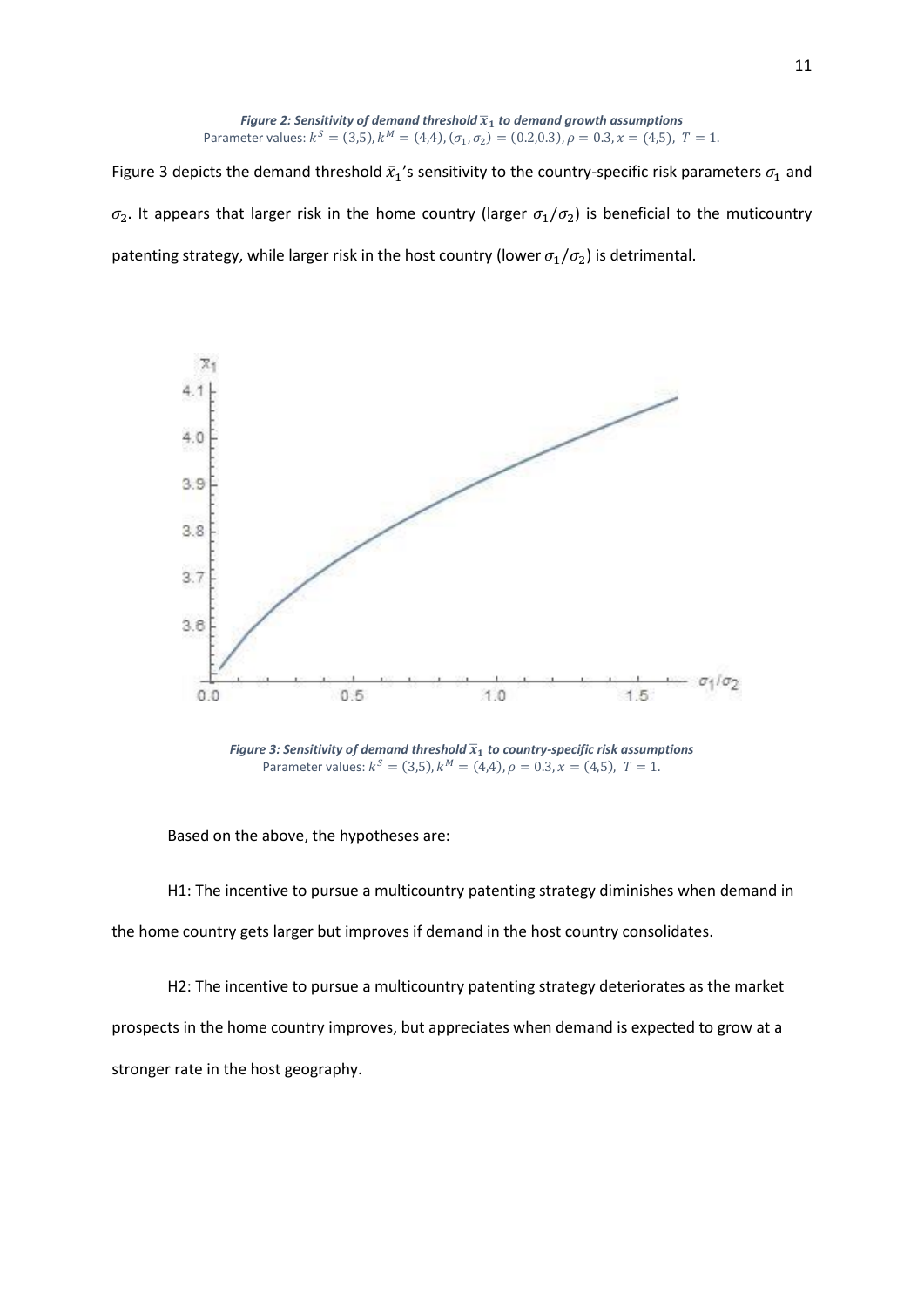H3: The incentive to pursue a multicountry patenting strategy improves when demand prospects are more uncertain in the home country but deteriorates when demand prospects are more risky in the host country.

## **4. Data and methodology**

We selected 50 pharmaceutical companies ("the sample") based on a number of criteria. First, these firms need to be headquartered in one European Union (EU) country. Second, they must have two subsidiaries (or more) operating in a foreign country. Third, at least one of their patents can be considered multicountry. Finally, we ranked the companies in terms of latest revenues and select the top 50 on the premises that larger firms are more likely to engage in complex patenting (Van de Vrande, 2013).

We used two databases: Bureau Van Dijk Orbis and these European Patent Office (EPO) Espacenet. These sources have been used extensively in the extant literature (e.g., Arora, Belenzon & Rios, 2014; Cui & Jiang, 2012 for the Bureau Van Dijk Orbis database, and Grimpe & Hussinger, 2014; Wagner, Hoisl & Thoma, 2013 for the EPO). The Bureau Van Dijk Orbis database provides a data on the firms' financials and organisational structure. It applies for our particular study because it lists all subsidiaries (and operating countries) for each multinational, a piece information needed to match with the patent information. For each multinational, we derived all first level unit information which served as a base for identifying each patent by each unit and headquarters. We checked for all patents assigned to each headquarters and first level unit of each MNE for the ten year period, following prior approach (Arora, Belenzon & Rios, 2014). We complement with the use of the EPO Espacenet database on EU patents. Leveraging on the assignee information, we identify the country origins of each patent (as in Arora, Belenzon & Rios, 2014). We consider 15 years of data (from 2001 to 2015). Table 1 below presents the variables and data sources.

Table 1. Variables and data sources

| Level    | Variable (general) | Proxy               | ata rس<br>source |
|----------|--------------------|---------------------|------------------|
| Industry | Market uncertainty | Volatility in sales |                  |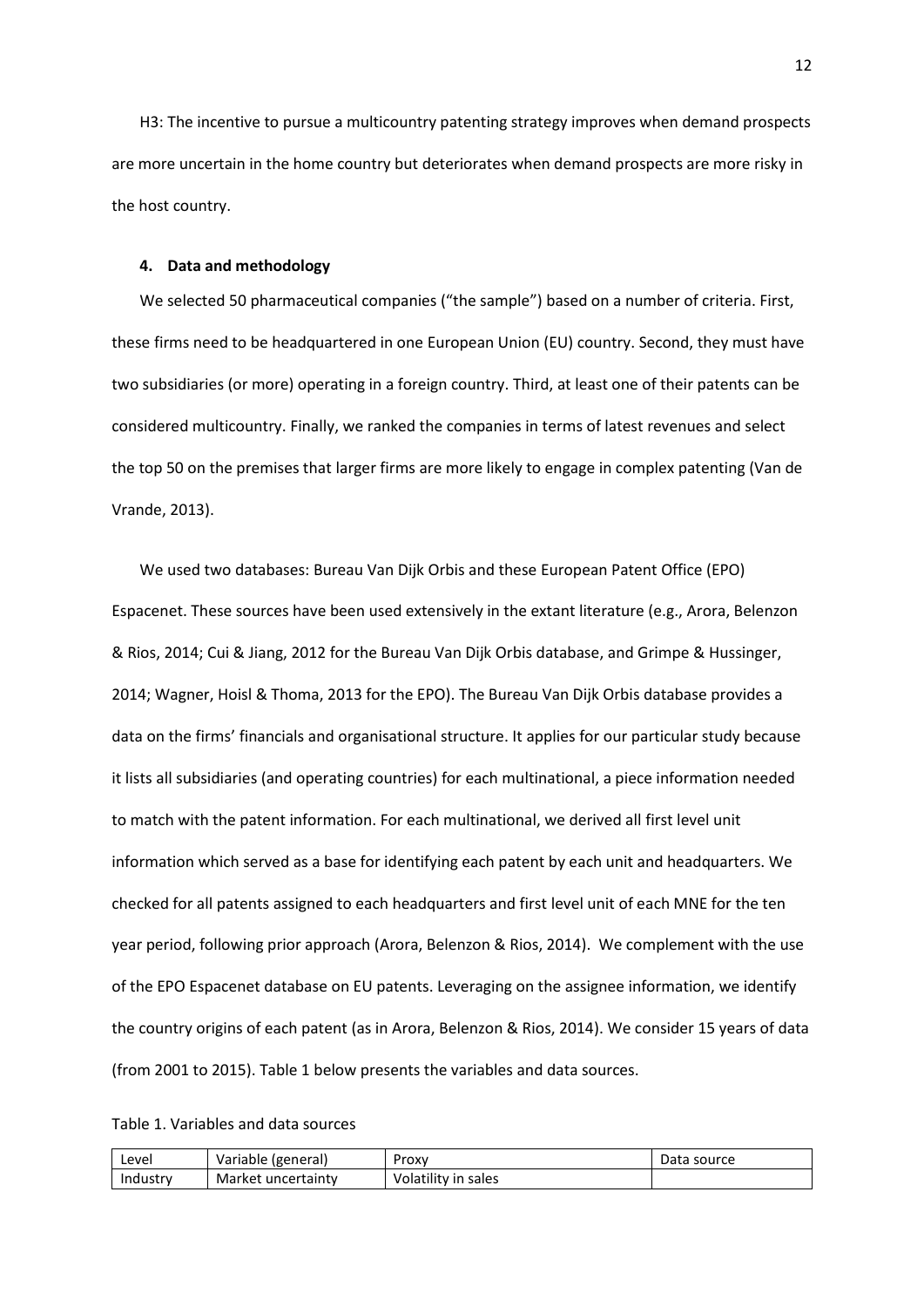| Firm    | <b>Sales</b>             | Total Turnover/Revenue (US\$)       | Bureau van Dijk Orbis |
|---------|--------------------------|-------------------------------------|-----------------------|
|         | <b>Tangible Assets</b>   | Total Assets, Tangible (US\$)       |                       |
|         | Intangible Assets        | Total Assets, Intangible (US\$)     |                       |
|         | R&D investment           | R&D expenditure (US\$)              |                       |
|         | Employees                | Number of employees                 |                       |
|         | <b>Subsidiaries</b>      | Number of subsidiaries              |                       |
|         | Patents                  | Number of patents, total            | European Patent       |
|         | Single-country patents   | Number of patents, Single-country   | Office                |
|         | Multicountry patents     | Number of patents, Multicountry     |                       |
| Country | Transfer costs:          | Distance between the capital cities | Calculated using      |
|         | Geographic distance      |                                     | www.geobytes.com      |
|         | Transfer costs: Cultural | Kogut and Singh CD Index (CDI)      | Kogut and Singh       |
|         | distance                 |                                     | (1988)                |
|         | Transfer costs:          |                                     |                       |
|         | Administrative distance  |                                     |                       |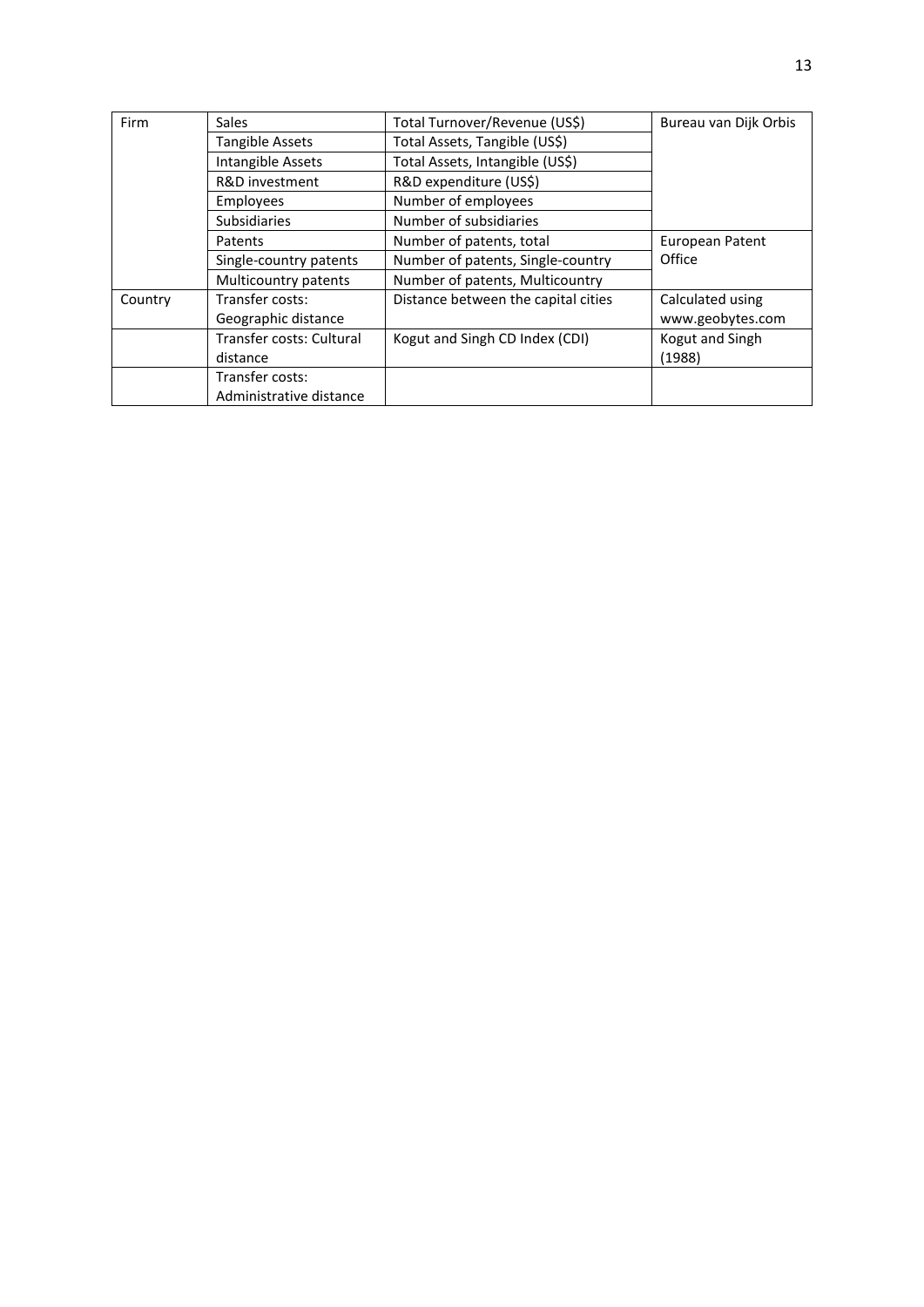#### **References**

- Agarwal, S., & Ramaswami, S. N. (1992). Choice of foreign market entry mode: Impact of ownership, location and internalization factors. *Journal of International business studies*, *23*(1), 1-27.
- Arora, A., Belenzon, S., & Rios, L. A. (2014). Make, buy, organize: The interplay between research, external knowledge, and firm structure. *Strategic Management Journal*, *35*(3), 317-337.
- Artz, K. W., Norman, P. M., Hatfield, D. E., & Cardinal, L. B. (2010). A longitudinal study of the impact of R&D, patents, and product innovation on firm performance. *Journal of Product Innovation Management*, *27*(5), 725-740.
- Birkinshaw, J., & Hood, N. (1998). Multinational subsidiary evolution: Capability and charter change in foreign-owned subsidiary companies. *Academy of management review*, *23*(4), 773-795.
- Belderbos, R., Leten, B., & Suzuki, S. (2013). How global is R&D? Firm-level determinants of home country bias in R&D. *Journal of International Business Studies*, *44*(8), 765-786.
- Belderbos, R., Lykogianni, E., & Veugelers, R. (2008). Strategic R&D location in European manufacturing industries. *Review of World Economics*, *144*(2), 183-206.
- Berry, H. (2014). Global integration and innovation: Multicountry knowledge generation within MNCs. *Strategic Management Journal*, *35*(6), 869-890.
- Burt, R. S. (2004). Structural holes and good ideas 1. *American journal of sociology*, *110*(2), 349-399.
- Cantwell, J., & Piscitello, L. (2002). The location of technological activities of MNCs in European regions: The role of spillovers and local competencies. *Journal of International Management*, *8*(1), 69-96.
- Cassiman, B., Golovko, E., & Martínez-Ros, E. (2010). Innovation, exports and productivity. *International Journal of Industrial Organization*, *28*(4), 372-376.
- Chung, W., & Yeaple, S. (2008). International knowledge sourcing: Evidence from US firms expanding abroad. *Strategic Management Journal*, *29*(11), 1207-1224.
- Cohen, W. M., & Levinthal, D. A. (1990). Absorptive capacity: A new perspective on learning and innovation. *Administrative science quarterly*, 128-152.
- Cui, L., & Jiang, F. (2012). State ownership effect on firms' FDI ownership decisions under institutional pressure: a study of Chinese outward-investing firms. *Journal of International Business Studies*, *43*(3), 264-284.
- Di Minin, A., & Bianchi, M. (2011). Safe nests in global nets: Internationalization and appropriability of R&D in wireless telecom. *Journal of International Business Studies*, *42*(7), 910-934.
- Frost, T. S. (2001). The geographic sources of foreign subsidiaries' innovations. *Strategic Management Journal*, 101-123.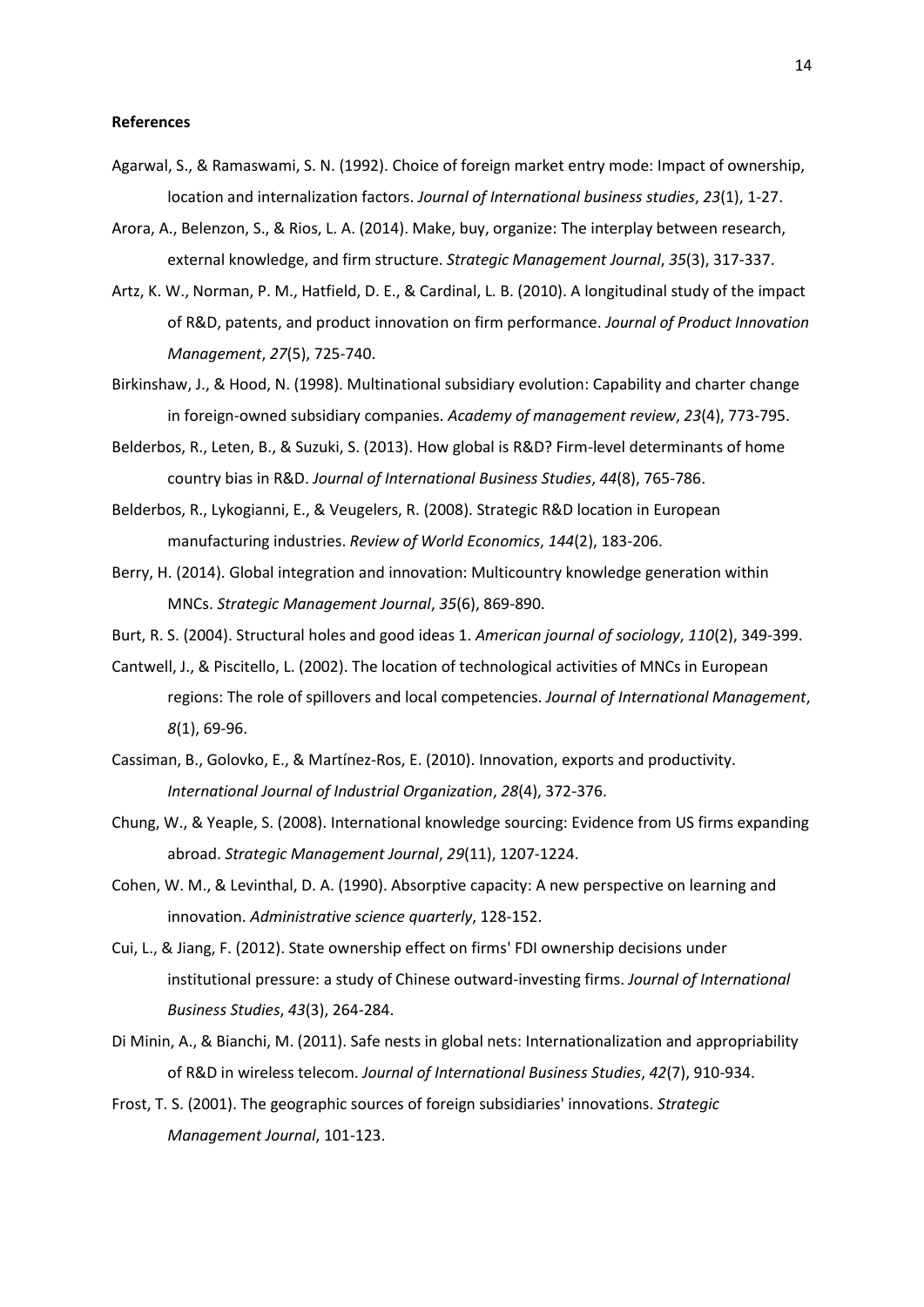Frost, T. S., Birkinshaw, J. M., & Ensign, P. C. (2002). Centers of excellence in multinational corporations. *Strategic Management Journal*, *23*(11), 997-1018.

Griliches, Z. (1981). Market value, R&D, and patents. *Economics letters*, *7*(2), 183-187.

- Grimpe, C., & Hussinger, K. (2014). Resource complementarity and value capture in firm acquisitions: The role of intellectual property rights. *Strategic Management Journal*, *35*(12), 1762-1780.
- Gupta, A. K., & Govindarajan, V. (2000). Knowledge flows within multinational corporations. *Strategic management journal*, 473-496.
- He, Z. L., & Wong, P. K. (2004). Exploration vs. exploitation: An empirical test of the ambidexterity hypothesis. *Organization science*, *15*(4), 481-494.
- Hood, N., & Young, S. (1979). *The economics of multinational enterprise*. Longman.
- Jaffe, A. B. (1989). Real effects of academic research. *The American Economic Review*, 957-970.
- Kitch, E. W. (1977). The nature and function of the patent system. *The Journal of Law and Economics*, *20*(2), 265-290.
- Kogut, B., & Zander, U. (1993). Knowledge of the firm and the evolutionary theory of the multinational corporation. *Journal of international business studies*, *24*(4), 625-645.
- Lieberman, M. B., & Montgomery, D. B. (1988). First‐mover advantages. *Strategic management journal*, *9*(S1), 41-58.
- Mansfield, E., & Lee, J. Y. (1996). The modern university: contributor to industrial innovation and recipient of industrial R&D support. *Research policy*, *25*(7), 1047-1058.
- Mansfield, E., Schwartz, M., & Wagner, S. (1981). Imitation costs and patents: an empirical study. *Economic Journal*, *91*(364), 907-918.
- Nieto, M. J., & Santamaría, L. (2007). The importance of diverse collaborative networks for the novelty of product innovation. *Technovation*, *27*(6), 367-377.
- Patel, P. C., Fernhaber, S. A., McDougall‐Covin, P. P., & van der Have, R. P. (2014). Beating competitors to international markets: The value of geographically balanced networks for innovation. *Strategic Management Journal*, *35*(5), 691-711.
- Phene, A., & Almeida, P. (2008). Innovation in multinational subsidiaries: The role of knowledge assimilation and subsidiary capabilities. *Journal of International Business Studies*, *39*(5), 901 919.
- Szulanski, G. (1996). Exploring internal stickiness: Impediments to the transfer of best practice within the firm. *Strategic management journal*, *17*(S2), 27-43.
- Tether, B. S., & Tajar, A. (2008). Beyond industry–university links: Sourcing knowledge for innovation from consultants, private research organisations and the public science-base. *Research Policy*, *37*(6), 1079-1095.